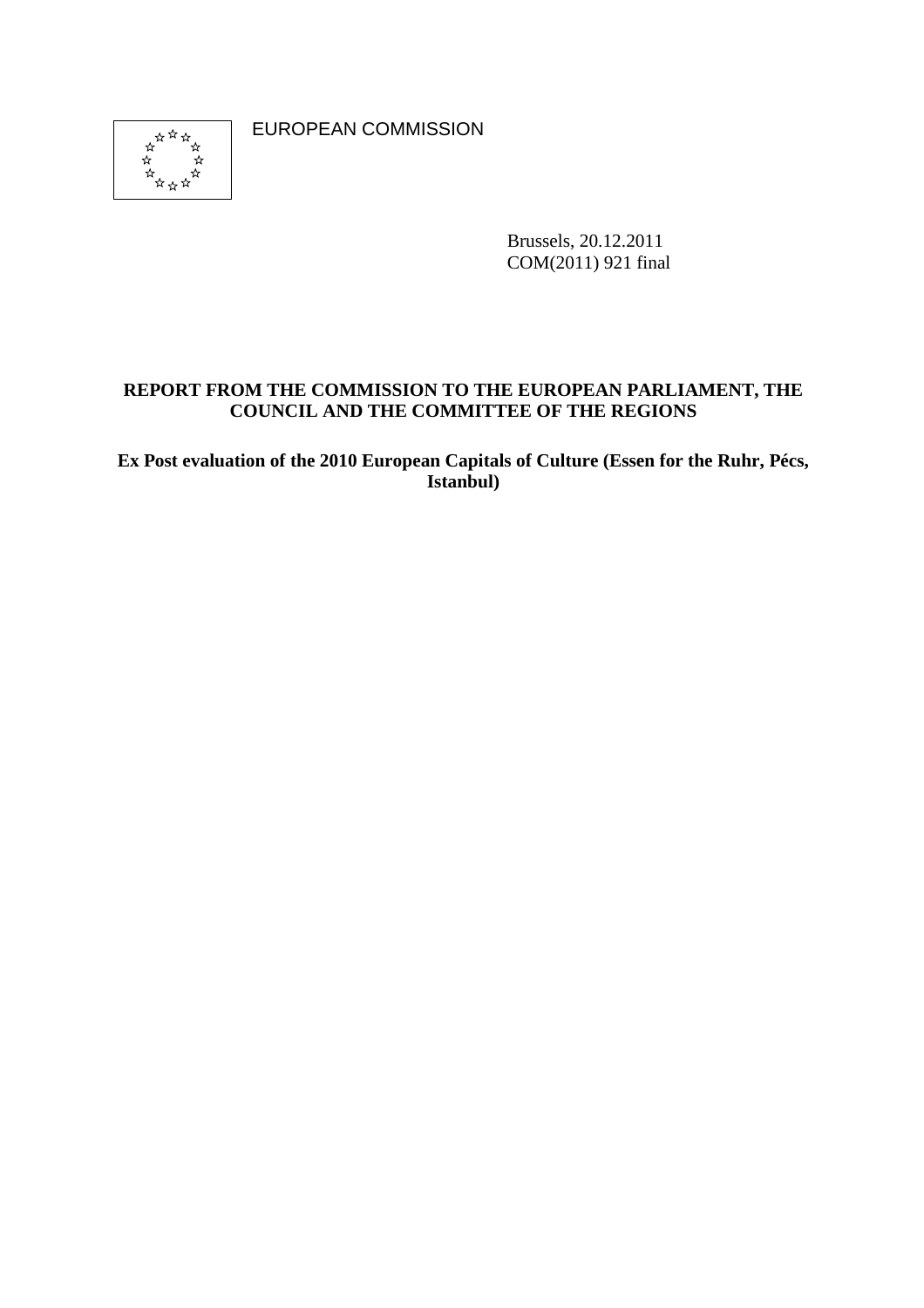## **REPORT FROM THE COMMISSION TO THE EUROPEAN PARLIAMENT, THE COUNCIL AND THE COMMITTEE OF THE REGIONS**

## **Ex Post evaluation of the 2010 European Capitals of Culture (Essen for the Ruhr, Pécs, Istanbul)**

## **1. INTRODUCTION**

This report is presented under article 12 of Decision n°  $1622/2006/EC^1$  of 24 October 2006 establishing a Community action for the European Capital of Culture event for the years 2007 to 2019, which requires that "each year the Commission shall ensure the external and independent evaluation of the results of the European Capital of Culture event of the previous year in accordance with the objectives and criteria of the action laid down in this Decision. The Commission shall present a report on that evaluation to the European Parliament, the Council and the Committee of the Regions by the end of the year following the European Capital of Culture event."

This report puts forward the Commission's position on the main conclusions and recommendations of the external evaluation of 2010 European Capital of Culture that can be obtained via the link below:

*[http://ec.europa.eu/culture/our-programmes-and-actions/capitals/evaluation-commissioned](http://ec.europa.eu/culture/our-programmes-and-actions/capitals/evaluation-commissioned-by-the-eu_en.htm)[by-the-eu\\_en.htm.](http://ec.europa.eu/culture/our-programmes-and-actions/capitals/evaluation-commissioned-by-the-eu_en.htm)* 

The external evaluation first evaluated individually the three European Capitals of Culture (hereafter "ECOC"): Essen for the Ruhr, Pécs and Istanbul. It then compared findings and reached conclusions valid for all three.

# **2. BACKGROUND TO THE ACTION**

### **2.1. The EU action for the European Capital of Culture event**

The initial scheme of "The European City of Culture" was launched at intergovernmental level in 1985<sup>2</sup> On the basis of this experience, Decision 1419/1999/EC established a Community Action for the European Capital of Culture event for the years  $2005$  to  $2019<sup>3</sup>$ . Member States were ranked in a chronological order of entitlement to host the event each year. European countries, which were not Member States could also apply, with no predefined chronological order: the countries enabled to host the event for a given year were expected to put forward cities and to submit their applications including their cultural programmes for the year to a European Selection Panel which recommended their designation to the Commission. The Council of Ministers formally designated the ECOC. On 1 January 2007, Decision 1419/1999/EC was replaced by Decision  $1622/2006/EC^4$  which refined the objectives, introduced a two stage national competition and monitoring process for the 2013 title onward. The new Decision introduced monitoring meetings after designation,

 $\frac{1}{1}$ OJ L304 of 3 November 2006

 $\overline{2}$ Resolution of the Ministers responsible for Cultural Affairs regarding the annual organization of the 'European City<br>of 13.06.1985 http://eurof Culture' of 13.06.1985 http://eurlex.europa.eu/Notice.do?val=117538:cs&lang=fr&list=117540:cs,117539:cs,117538:cs,118564:cs,&pos=3&page=1&nbl  $=4\&pgs=10\&hwords=\&checktexte=checkbox\&visu=$ <br>3

Decision 1419/1999/EC (OJ L 166 of 1.7.1999). Amended by Decision 649/2005/EC (OJ L 117 of 4.5.2005). http://eur-lex.europa.eu/LexUriServ/LexUriServ.do?uri=OJ:L:1999:166:0001:0005:EN:PDF http://eurlex.europa.eu/LexUriServ/LexUriServ.do?uri=OJ:L:2005:117:0020:0021:EN:PDF<br>
Decision 1622/2006/EC (OJ L 304 of 3.11.2006). [http://eur-](http://eur-lex.europa.eu/JOHtml.do?uri=OJ:L:2006:304:SOM:EN:HTML)

[lex.europa.eu/JOHtml.do?uri=OJ:L:2006:304:SOM:EN:HTML](http://eur-lex.europa.eu/JOHtml.do?uri=OJ:L:2006:304:SOM:EN:HTML)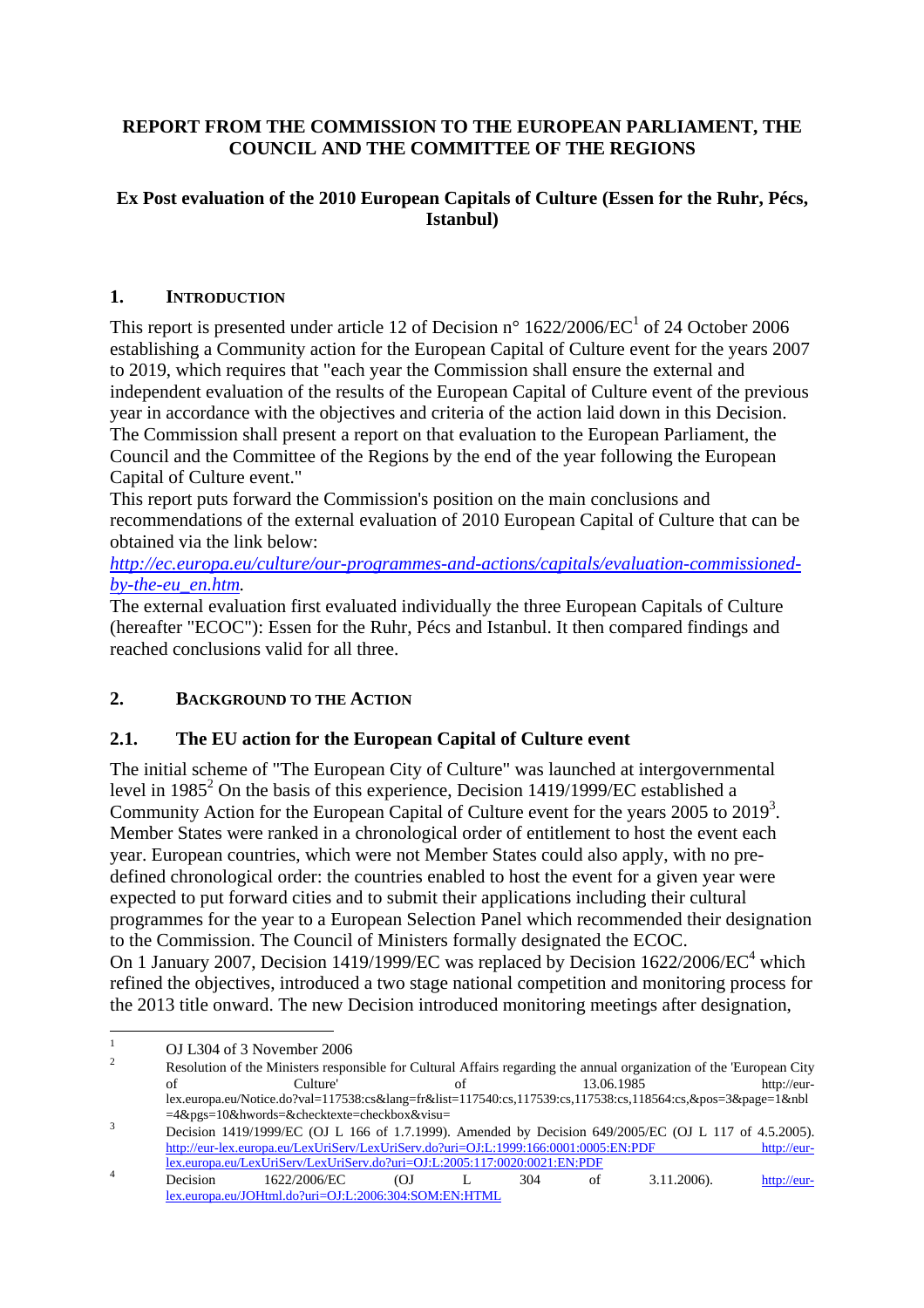which ends up by the Panel making a recommendation on awarding a pecuniary prize in honour of Melina Mercouri to the Capitals, provided that the designated cities meet the criteria laid down by Decision 1622/2006/EC and have implemented the recommendations made by the selection and monitoring panels. EU financial support is provided by the Culture Programme. For 2007-13 it makes available a maximum of  $\epsilon$ 1.5 million each year per ECOC. Cities up to the 2009 title received it as a grant cofunding part of their programme. Cities as from the 2010 title have been submitted to the monitoring phase and received the EU financial support of  $\epsilon$ 1.5 million through the Melina Mercouri prize.

# **2.2. 2010 European Capitals of Culture**

The selection of the 2010 ECOC fell under the selection procedures set by the 1999 Decision. Germany and Hungary were entitled to host the ECOC in this year. Germany proposed Essen for the Ruhr and Görlitz; Hungary proposed Pécs. In addition, Turkey proposed Istanbul and Ukraine proposed Kiev. On the basis of Article 4 of Decision 1419/1999/EC concerning the participation of non-EU countries in the event, only one city from non EU countries could hold the title for a given year.

The selection process took place in 2006. The European selection panel issued a report recommending Essen for the Ruhr, Pécs and Istanbul for the 2010 title, while making recommendations to help them achieve the proposed objectives. In 2006 the Council of Ministers formally awarded the title to the recommended cities on the basis of a Commission recommendation.

# **3. THE EXTERNAL EVALUATION**

# **3.1. The terms of the evaluation**

The Commission entrusted ECORYS UK Ltd. to conduct the external evaluation<sup>5</sup> of the ECOC in 2010. The evaluation aimed at assessing the relevance, efficiency, effectiveness and sustainability of these ECOC against the objectives of the Action and against those objectives set by the ECOC themselves in their applications and during the implementation phase. Given the fact that each ECOC only bears the title for one year, conclusions and recommendations concerning the cities were given in the form of "lessons learnt" in order to help future ECOC in their implementation.

# **3.2. Methodology**

The three ECOC were evaluated individually, drawing in part on evaluations commissioned by the ECOC themselves. Data was gathered at two levels: a small amount of data at EU level; and more extensive data from the ECOC themselves. The key sources included the policy and academic literature at European level; the original ECOC applications, studies and reports commissioned by the ECOC, events programmes, promotional materials and websites; quantitative data supplied by the ECOC on activities, outputs and results; interviews of managing teams for each ECOC; consultation of key stakeholders in each ECOC; and visits to each city. Conclusions relating to the ECOC Action in general were based on the evidence and conclusions emerging from all three ECOC.

# **3.3. The evaluator's findings**

# *3.3.1. Relevance of the Action*

The evaluation considered that the implementation of the Action had been relevant to Article 167 of the Treaty on the functioning of the European Union. The selection criteria specified in Decisions 1419/EC/1999 and 1622/EC/2006 ensured that the cultural programmes of title-

 $\frac{1}{5}$ 

Framework service contract n°EAC/03/06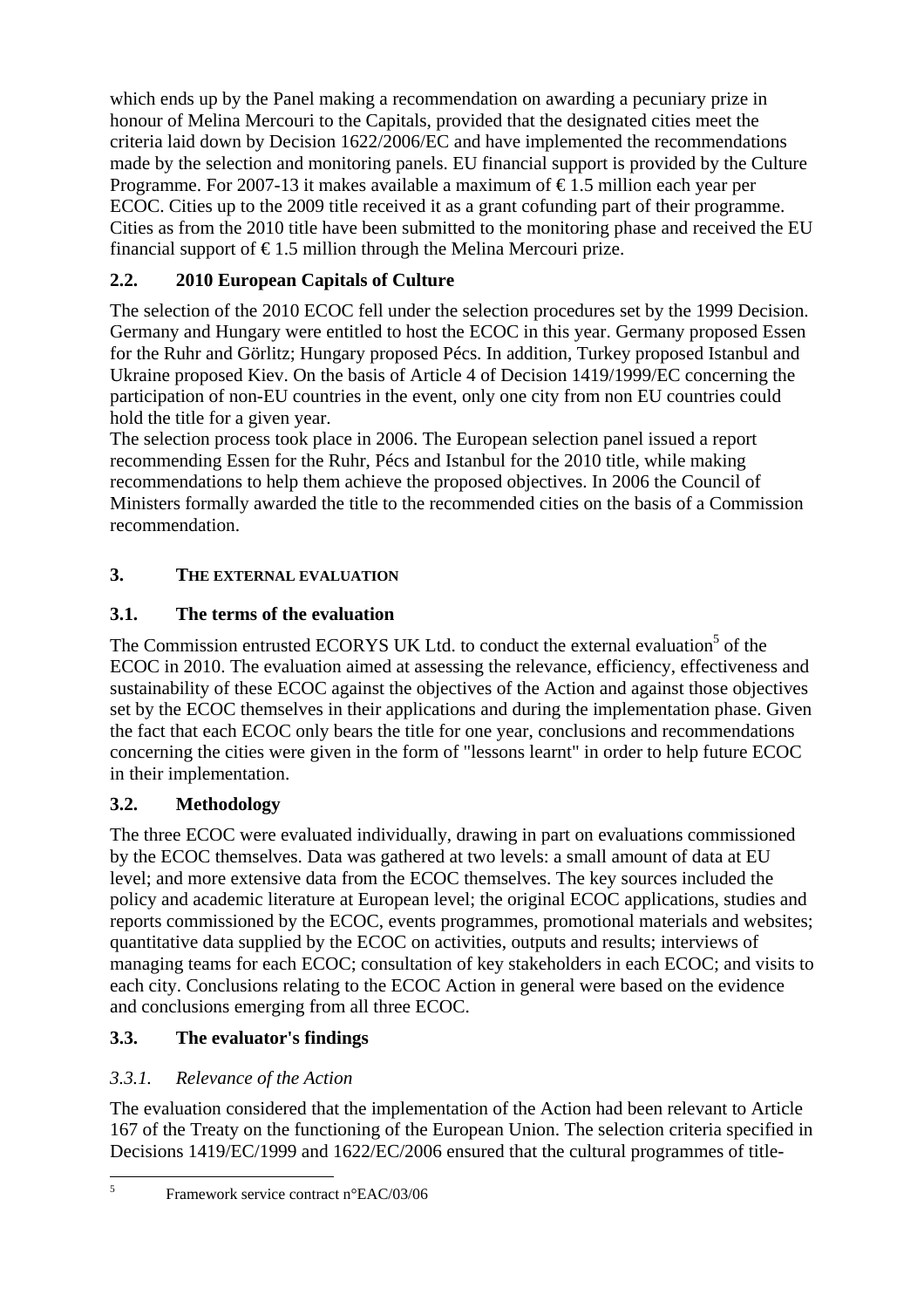holders were relevant to the detail of Article 167, although the criteria allow each ECOC the freedom to interpret the Treaty objectives in their own unique way.

The preamble to the 1999 Decision first introduced an explicit reference to the development of culture and tourism and to the need to mobilise large sections of the population. These references were later strengthened in the 2006 Decision by the inclusion of explicit criteria relating to "fostering the participation of citizens" and "long-term development". Many ECOC have gone further in stating explicit social, economic or tourism objectives. The introduction of such objectives into the ECOC Action has both shaped and reflected broader trends in cultural policy.

However, the growing importance of these objectives has been accompanied by a debate about balance, between whether culture should be supported for its own intrinsic value or as a means to deliver tangible, quantifiable returns on investment.

#### *3.3.2. Relevance of the 2010 ECOC*

The evaluation considered the motivation of the cities in bidding to become ECOC and the relevance of their objectives in relation to the objectives of the Action and of Article 167. It also studied the process by which the motivation of the 2010 ECOC was converted into a set of workable objectives and the changes to those objectives during the development phase. The three ECOC embraced the objectives of the Action and customised them in line with their own particular contexts and priorities. All three 2010 Capitals planned diverse cultural programmes and associated activities (e.g. communications, volunteering, etc) that would support the objectives of "developing cultural activities", "promoting the European dimension of and through culture" and "social and economic development through culture".

### *3.3.3. Efficiency of Governance*

Consideration was given to the efficiency of the governance of the ECOC, including their organisational models, processes for selecting and implementing cultural activities and events, communications and promotions, and processes for raising finance. Similarly to the evaluation of the 2007, 2008 and 2009 ECOC, the evaluation of the 2010 ECOC highlights that it is essential but can be challenging to establish an appropriate organisational structure and build a team with the appropriate skills to implement the cultural programme. This requires a broader set of skills and thus a different structure from the team that had prepared the original application. There is also the need to balance artistic and political interests and to ensure that any new delivery mechanism is welcomed by the existing stakeholders as a co-operative partner. A new and independent structure is usually advisable, one that is carefully customised to the political and cultural context of the city. The 2010 ECOC illustrate these points in very different ways. Essen for the Ruhr developed an efficient and effective governance structure and thus demonstrated how the main challenges can be met, even in the complex situation where a large agglomeration is involved. In Pécs, the management of an event of this scale proved to be very challenging and a number of difficulties were faced. First, two different organisations were established to manage the budget, which resulted in a lack of clarity over the responsibility for artistic direction; responsibility for allocating funding tended to remain with the public authorities and the managing agency enjoyed only a limited degree of autonomy. Secondly, the selection of an Artistic Director and the leadership of the development of the cultural programme proved to be challenging and there were changes in the individuals responsible for the development of the programme and the institutional set-up. These difficulties were compounded by changes at the political level in Pécs during the development phase. As a result, the decision-making process was complicated and lengthy and it was not until the end of 2008 that the governance arrangements became settled and attention could turn to the development of the cultural programme. However, by this stage it was already too late to mobilise many cultural operators and realise some of the original project ideas. Despite these challenges, the final cultural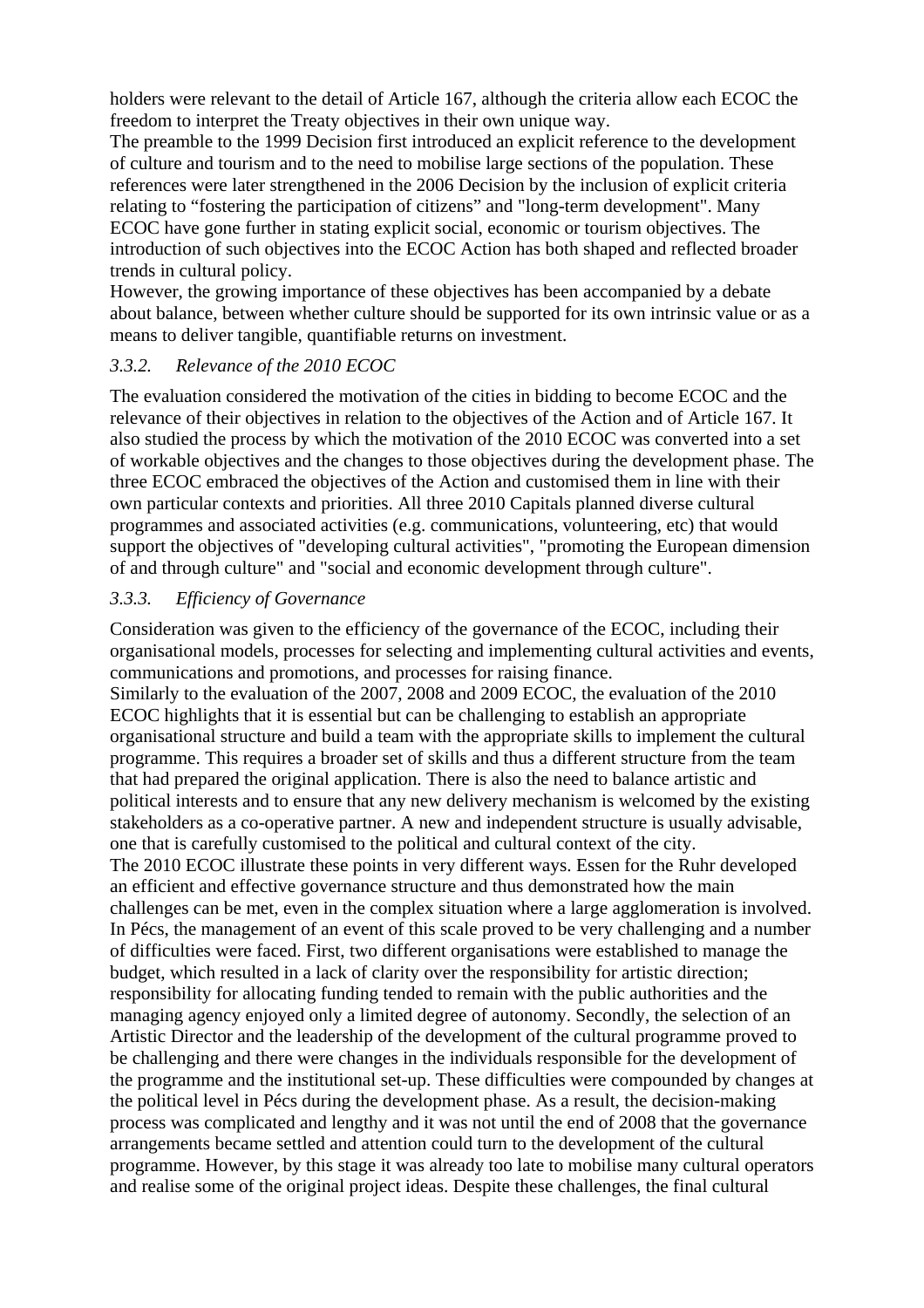programme of Pécs 2010 was far more extensive than the city's cultural offering in previous years.

Concerning Istanbul, an executive body "Istanbul 2010 European Capital of Culture Agency" was set up by law in 2007 to implement the ECOC programme. This agency enjoyed the strong political and financial commitment of the national government, as well as a significant degree of autonomy at least at the outset. Whilst the agency was successful in implementing a very extensive cultural programme and marketing campaign, certain features of the governance arrangements proved problematic and led to the overall impact of the ECOC being less than anticipated. As the government became the supplier of 95% of the funding, the state bodies exerted increasing control over the ECOC to the frustration of the independent cultural operators, several of whom resigned their positions within the agency in 2009. The resulting loss of a clear artistic vision resulted in weak co-ordination between the cultural programme and the marketing campaign, with the latter not tending specifically to promote the former.

Regardless of these difficulties, the ECOC title remains highly valued, generates extensive cultural programmes and achieves significant impacts. Cities make very explicit commitments at application stage regarding financial resources. However there is a need to ensure that ECOC fulfil their own commitments made at application stage, including in terms of communication: at selection stage, Essen for the Ruhr presented itself as a city candidate for the title and involving Ruhr in its programme. However, despite the Monitoring and Advisory panel's recommendations, the title Essen for the Ruhr 2010 shifted to Ruhr 2010 in the communication strategy of the event. In addition, at least one city in the Ruhr region (Dortmund) appropriated the title by presenting itself as "Dortmund European Capital of Culture 2010" in some cases.

#### *3.3.4. Efficiency of ECOC mechanisms at EU level*

A key consideration was the efficiency of the selection, monitoring and financial processes operated by the European Commission.

The mechanisms applied by the European Commission to the selection of the 2010 ECOC were those specified by Decision 1419/EC/1999. Germany and Hungary were free to determine the basis on which they would nominate a city (or cities) for the ECOC title. Both Member States organised a competition to select proposals before forwarding them to the European institutions. They defined the criteria and arrangements for these competitions independently from the European Commission. Whilst the competitions were successful in attracting a high number of applicants, with 16 in Germany and 7 in Hungary, they did not ensure that all applications were developed with the European criteria in mind. Moreover, whilst Germany nominated two cities to the European selection panel – allowing the panel a choice – Hungary nominated just one, allowing the panel only the choice to accept or reject the application of Pécs.

Whilst all three ECOC did ultimately prove relevant to the EU level criteria, future ECOC selected according to the new procedures introduced by Decision 1622/EC/2006 (i.e. those from 2013 onwards) may prove to be more relevant to the EU level criteria.

The 2010 title-holders did, however, represent the first ECOC to be co-financed and monitored according to the new processes set out in Decision 1622/EC/2006. In these three cases, the evidence from the research suggests that the new processes have played a part in strengthening the ECOC, including their focus on the European dimension. They report that informal contact with members of the monitoring and advisory panel has proved a valuable complement to the formal monitoring meetings and reports. All three also reported that receiving the EU funding in the form of a prize had created a lower administrative burden than would a traditional grant, as it was the case for the previous titles. The ECOC Action generates high demand from candidate cities, substantial investment in the cultural programmes and in the cities more generally and has a high profile in the media and with the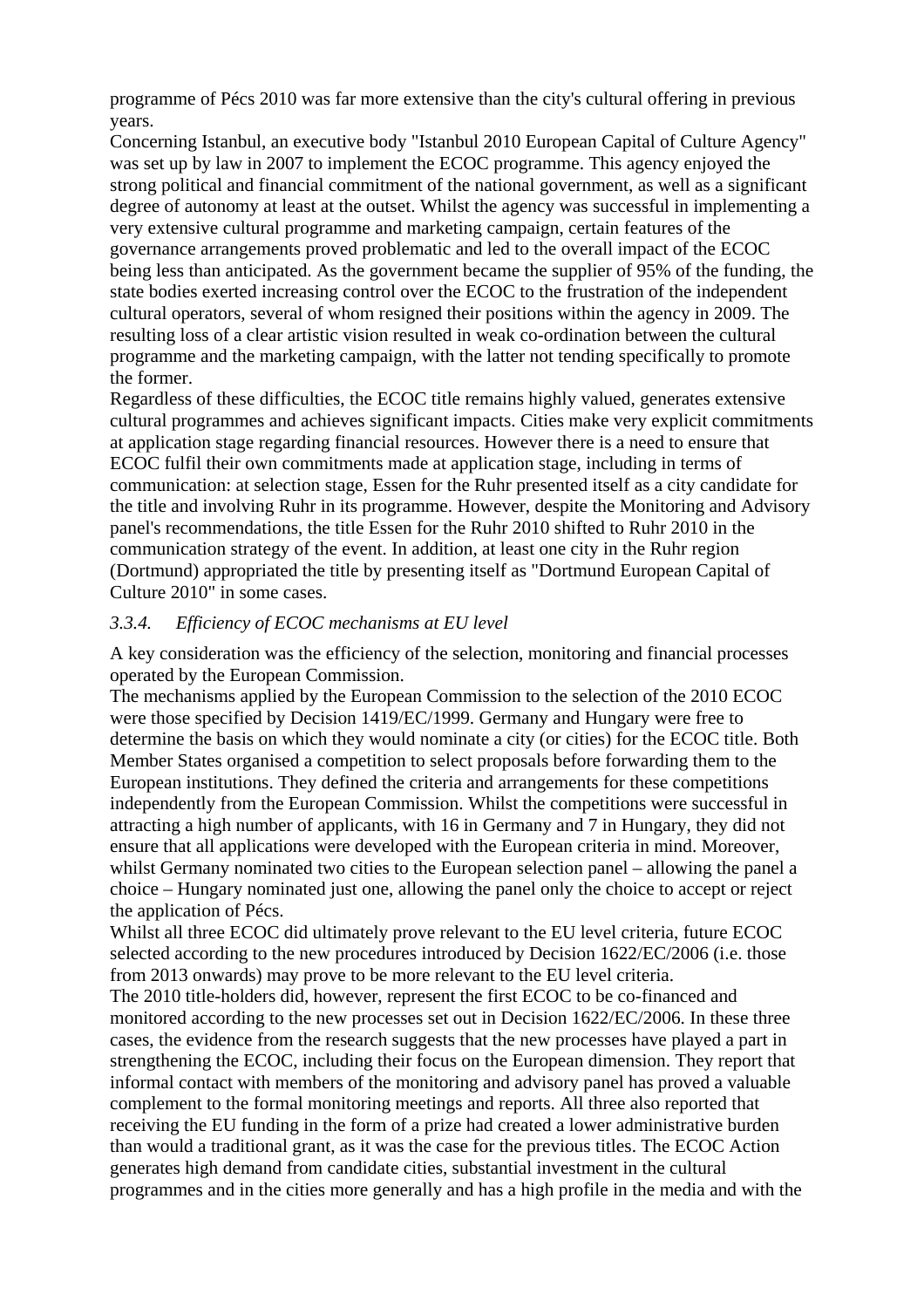public. It is doubtful that any other policy mechanism could have achieved the same impact for the same level of EU investment in terms of financial resources and effort.

# *3.3.5. Effectiveness in developing cultural activities*

All three of the 2010 ECOC implemented much more extensive cultural programmes within their territories than would have taken place in the absence of ECOC designation: 5,500 cultural events were implemented in Essen for the Ruhr, 4,675 in Pécs and 10,000 in Istanbul. Together they accounted for more than 20,000 events attended by at least 20 million people across the two larger ECOC (Essen for the Ruhr and Istanbul).<sup>6</sup> The cultural programmes of all three ECOC stretched across the full twelve months of the title year. Overall, the ECOC Action as a whole can be said to have been successful in its objective of developing cultural activities.

The evidence from the three ECOC also suggests that these cultural programmes have been more innovative, diverse and high profile than would have been the cultural offering of each city in the absence of ECOC designation, with more events and performances from artists of international renown than would usually be the case. Essen for the Ruhr and Istanbul placed particular emphasis on the commissioning and performance or exhibition of new art works, including by local artists and cultural institutions, while Pécs placed relatively more emphasis on existing activities.

All three ECOC explored various artistic themes and issues, which were in some cases innovative or avant-garde. However, in Pécs and Istanbul, difficulties in the governance of the ECOC meant that strong artistic direction was lacking for the cultural programme as a whole. Istanbul explored themes of contemporary interest and presented a diverse offering of modern and contemporary culture across different artistic disciplines, though it struggled to assert a coherent artistic theme across those disciplines. Meanwhile, Pécs had the overall aim of fostering co-operation with southeast Europe and positioning itself as a gateway to countries in that region. But in practice, its activities became more focussed on the development of new infrastructure (which may be difficult to finance beyond the year) rather than the exploration of artistic themes related to the overall aim of the ECOC.

# *3.3.6. Effectiveness in promoting the European dimension of and through culture*

The 1999 Decision does not define the "European dimension" explicitly, but views it essentially in terms of cultural cooperation, including: the highlighting of artistic movements and styles shared by Europeans which the city has inspired or to which it has made a significant contribution; and the promotion of events involving people active in culture from other cities in Member States and leading to lasting cultural cooperation and fostering their movement within the EU.

The criterion of the "European dimension" set out in the 2006 Decision provides flexibility for cities in their interpretation. Illustrations are given in the Guide to candidate cities which has been available on line since 2007.

The post-script to the evaluation of the 2009 ECOC suggested that ECOC cultural programmes are made "European" through the inclusion of activities whose content, delivery mechanism, audiences or participants are European in essence. Looking at the 2010 ECOC, we can see that all three were European in that sense, though the approaches differed:

• *Content*: the three ECOC highlighted very different European themes in diverse ways. Essen for the Ruhr placed most emphasis on regional themes but explored them in a European context, particularly migration, identity and approaches to cultural education. Of the three ECOC, Essen for the Ruhr was perhaps most successful in ensuring that European themes permeated the entire cultural programme through making "A model for

The attendance figure for Pécs was not available.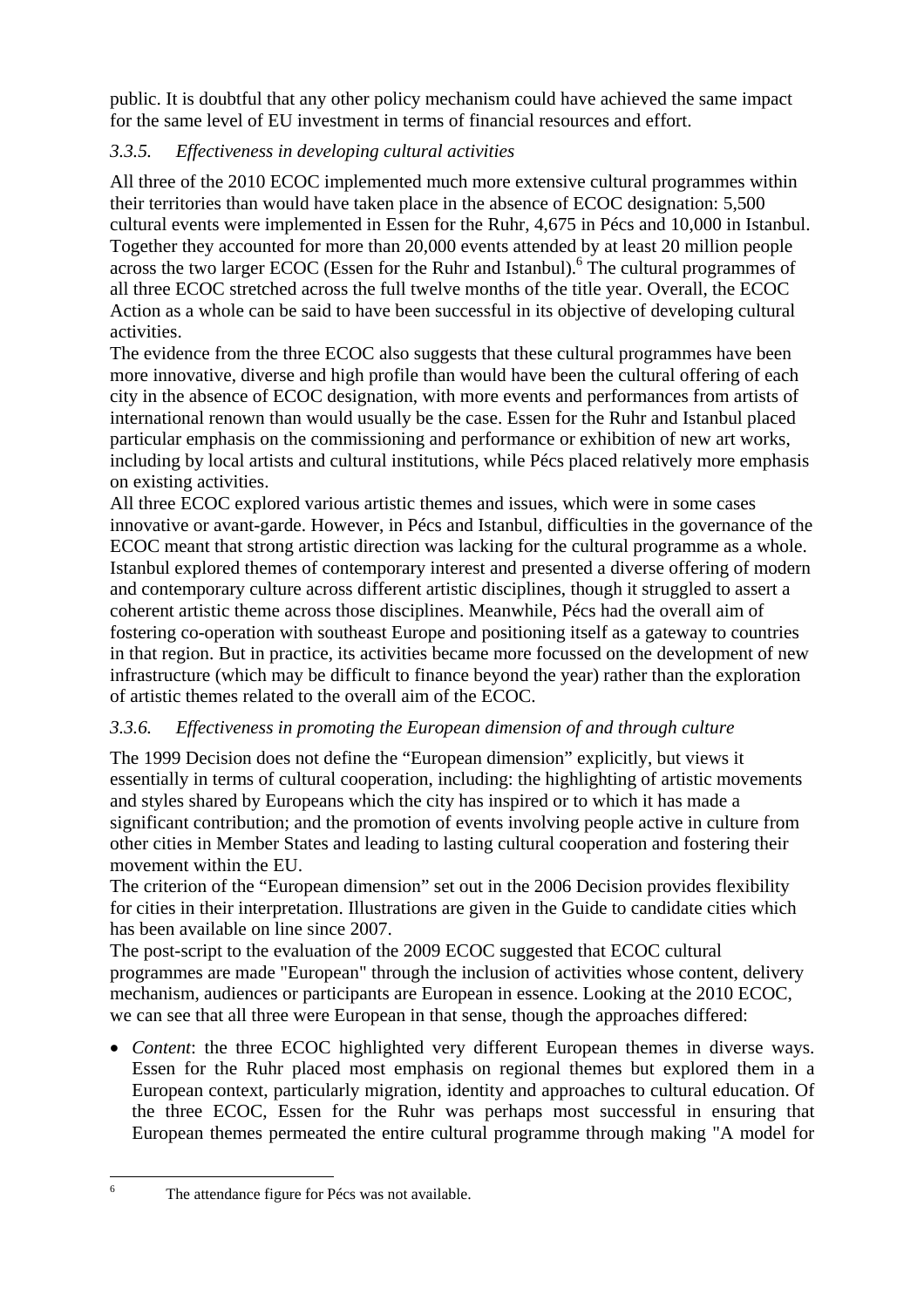Europe' one of the three selection criteria for all projects. The European theme promoted by Pécs focussed on its potential as a "Gateway to the Balkans", with many cultural activities focussed on promoting a pan-Balkan culture. Istanbul originally aimed to present the city as a European centre for modern and contemporary culture which would "function as a bridge connecting Europe to its East" and there was some exploration of the role of culture and civil society in the context of Turkey's application for EU membership. However in practice, the original artistic vision was lost across much of the ECOC and ultimately the emphasis was more often on the historical rather than contemporary European heritage of the city.

• *Delivery mechanism*: all three ECOC included events featuring artists of European significance, though the predominant delivery mechanism for the European dimension was partnerships with cities in other countries. These were extensive in the case of Essen for the Ruhr, with cultural collaborations, exchanges and networking, with a total of more than 100 multilateral co-operation projects involving 83 000 participants. For Pécs, 270 projects involving artists from other countries and 52 projects with other ECOC took place, with co-operation being most important with cities in neighbouring countries. Collaborations between the ECOC and other cities was perhaps less structured and less extensive in Pécs and Istanbul than in Essen for the Ruhr, though there were a number of collaborations with artists and operators in other countries. Istanbul enabled many of its 39 municipalities to undertake transnational cultural co-operation for the first time; there was also a diverse range of artistic co-operations between the three ECOC themselves.

### *3.3.7. Effectiveness in achieving social, economic, urban development and tourism impacts*

Essen for the Ruhr and Pécs aimed to develop arts and culture as one means by which to pursue the economic and social regeneration of former industrial areas, though both adopted quite different approaches. Istanbul did not particularly seek to use culture to pursue economic objectives, with anyway a likely economic impact. It sought to promote access to and participation in culture, particularly amongst those that would not usually enjoy such opportunities.

All three ECOC stimulated investments in cultural and other infrastructure that would not have otherwise taken place (€140 million were invested in Pécs and €64 million in Istanbul in 2010). In Pécs, the new cultural or refurbished facilities were at the heart of the ECOC and seen as key to the long-term development both of culture and of the city. Here, the ECOC also provided an impetus to investments in other infrastructure, such as the new motorway link to Budapest. In Istanbul, the ECOC provided the spur to extensive investments in the restoration of the city's wealth of cultural heritage sites. Some facilities were also refurbished in Essen for the Ruhr.

The experience of 2010 also shows that ECOC can help transform the image of cities or give them greater international prominence, although the extent to which this is necessary or feasible will vary.

In terms of direct impact on the economy through tourism, there is evidence of increased tourist visits in Pécs, Essen for the Ruhr and Istanbul +71%, +18.5%, and +11% respectively). Within all three cities the cultural and creative industries have been strengthened, though not as much as had been hoped for in at least two; in Pécs, the development of new facilities became the over-riding concern, rather than support for the cultural and creative industries. Similarly, in Istanbul the emphasis shifted over the development phase from the emergence of a modern and contemporary cultural sector to the restoration of heritage sites.

The experience of 2010 also shows the continuing potential of the ECOC to increase the participation of citizens in culture across very different contexts. All three ECOC included a diverse range of projects aiming to involve citizens who would not usually participate in or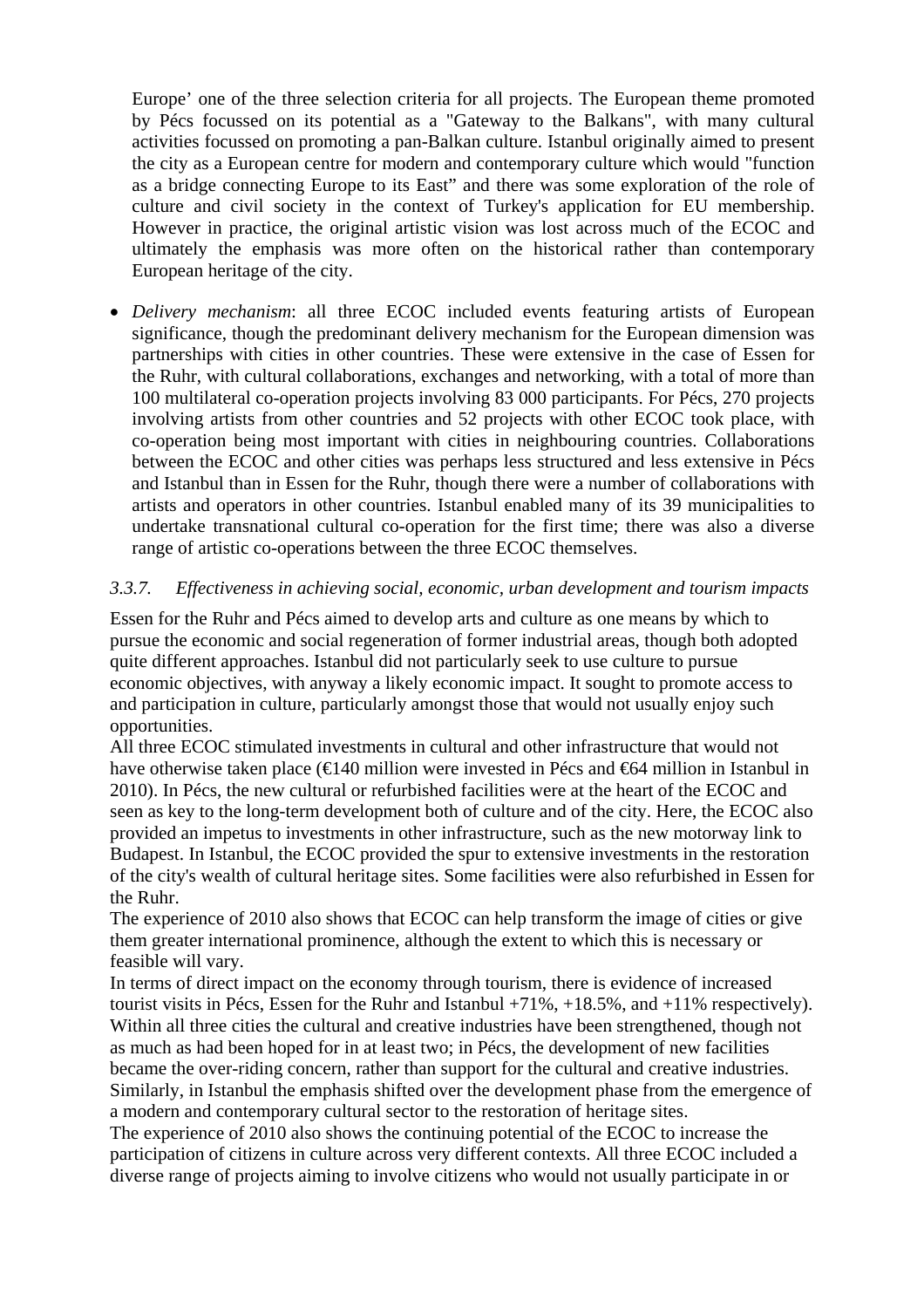access cultural activities. Common approaches to this objective across all three ECOC (indeed across many ECOC in recent years) include the decentralisation of activities across different neighbourhoods and in different or unusual venues across the city, as well as an overall ethos that emphasises values of tolerance and celebrates the diversity of cultures and ethnic groups present in the city. Volunteers also play an important role with1,165 in Essen for the Ruhr, 901 in Istanbul, 780 in Pécs.

# Conclusion:

The human and financial resources necessary to achieving a critical mass of impacts vary according to the size and nature of the territory of the ECOC. Covering a very large territory (and/or population) will naturally require extensive resources, but future ECOC should give careful consideration to the nature of the impact that they wish to achieve. It is likely either to be concentrated in one particular area or to consist of effects such as enhanced networking and profile across the territory, rather than in a step-change in cultural vibrancy.

ECOC continue to provide social and economic benefits in terms of increased tourism, improved infrastructure, increased international profile and stronger cultural and creative industries. In that way, it is reinforced by and adds value to investments in cultural heritage and infrastructure made by the European Structural Funds.

However, such benefits do not necessarily and automatically accrue to the cities holding the title. The extent to which social and economic development is stimulated – and the nature of that development – continues to depend on the articulation of a clear development vision by the stakeholders as well as appropriate and co-ordinated activities that are implemented in concert with the cultural programme.

The ECOC retains great potential to widen the participation of citizens in culture across very different contexts, particularly where such activities emphasise tolerance and celebrate the diversity of cultures and ethnic groups present in the city.

## *3.3.8. Sustainability*

The ECOC is intended to "be sustainable and be an integral part of the long-term cultural and social development of the city".<sup>7</sup> Across all three ECOC, there is evidence of new cultural activities that will continue beyond the title year and new refurbished cultural facilities. In terms of sustained capacity for culture, there is greater experience and expertise across all three cities as a result of the ECOC, as well as better networking and co-operation within their cultural sectors. However, the evidence for sustained improvements in cultural governance varies. In Istanbul, whilst some instances of better governance will endure, the model introduced by the ECOC will come to an end once the agency ceases operation in 2011 and it is not certain that stakeholders will coalesce around a shared strategy. In Pécs, two legacy bodies have been created to manage the new cultural facilities in the long-run, though the municipality has yet to create its overarching structure to support cultural operators across the city. In Essen for the Ruhr, a number of ambitious long-term goals have been set and responsibilities have been transferred to regional partners such as Kultur Ruhr GmbH (the organiser of Ruhr triennale) and Ruhr Tourism GmbH. Conclusion :

The ECOC Action creates a legacy in the host cities through new cultural activities that endure beyond the title year, improved networking and co-operation between stakeholders in culture, and new and improved cultural facilities.

Beyond these benefits, the creation of a sustainable legacy is more uncertain. It typically requires the key stakeholders to come together around a long-term vision and strategy and to establish a structure for the ongoing governance and co-ordination of culture in the city, often involving the creation of a specific legacy body.

 $\frac{1}{7}$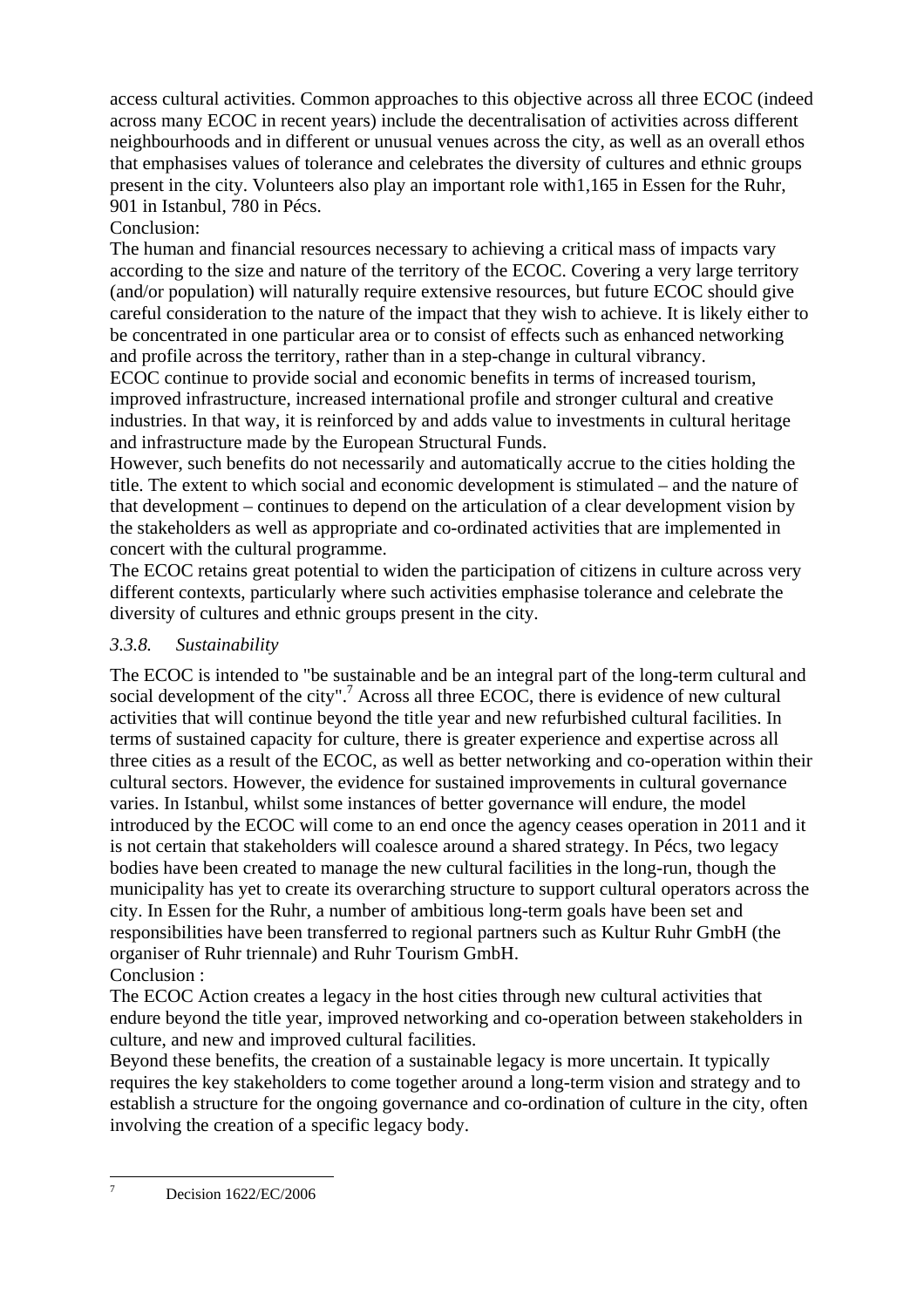### **4. MAIN RECOMMENDATIONS OF THE EXTERNAL EVALUATION AND COMMENTS FROM THE COMMISSION**

The Commission agrees with the overall gist of the recommendations by the evaluator, which are very close to the recommendations issued following the 2007-2008 and 2009 ECOC evaluation.

The Commission agrees that, in designing a new legal basis, it should for any possible continuation of the exercise after 2019 :

- ensure that the selection process requires all applications to be assessed against the criteria set at EU level, as set by the current Decision (see 3.3.4);
- given the experience of Istanbul 2010 and the fact that the current Decision no longer allows cities in non-Member States to apply for the title, consider whether the new legal basis should reintroduce this possibility (see 2.2);
- consider to what extent the awarding of a pecuniary Prize beyond 2019, as in the current Decision, is more efficient than providing a traditional grant for a part of the city programme as previously (see 2.1 and 3.3.4);
- keep the ECOC action primarily focussed on cities, but allow the flexibility for cities to involve a wider area as at present (see 3.3.3);
- emphasise the importance of fulfilling the criteria related to the long-term development of the city and consider giving explicit encouragement in the criteria to reward cities which have already developed a long-term cultural policy strategy (see 3.3.8).

# **5. THE COMMISSION'S CONCLUSIONS**

The Commission concludes that the ECOC title remains highly valued, generates extensive cultural programmes and significant impacts. The EU title and financial contribution have a considerable leverage effect, making it a highly cost-effective and efficient initiative. The Commission shares the evaluator's overall assessment and accepts its recommendations as formulated in the section above.

The Commission notes that most ECOC already have evaluation schemes covering all or parts of their cultural programme and will continue to recommend overall evaluations at local level. In order to promote the circulation of good evaluation practices, through the EU Culture Programme the Commission has supported a policy grouping which adapts the comprehensive evaluation model developed by Liverpool 2008 further to the needs of future  $ECOC<sup>8</sup>$ . The Commission's guide for candidate cities has also been updated to include a section on evaluation.

The Commission is preparing its proposal for the initiative beyond 2019, which will seek to ensure that it remains as attractive, relevant and effective as possible. It will take into consideration the conclusions and recommendations resulting from this evaluation, those on the 2007-2008 and 2009 titles, as well as the evaluation on the arrangements defined by Decision 1622/2006/EC and the public consultation in 2010 and 2011. Concerning sustainability, ensuring long-term effects from the event is already one of the criteria in the 2006 Decision and will continue to be a key consideration in the reflections of the prolongation of the initiative. Furthermore, the Commission already stresses the importance of

 $\mathbf{\hat{x}}$ 

<sup>8</sup> <http://www.liv.ac.uk/impacts08/>